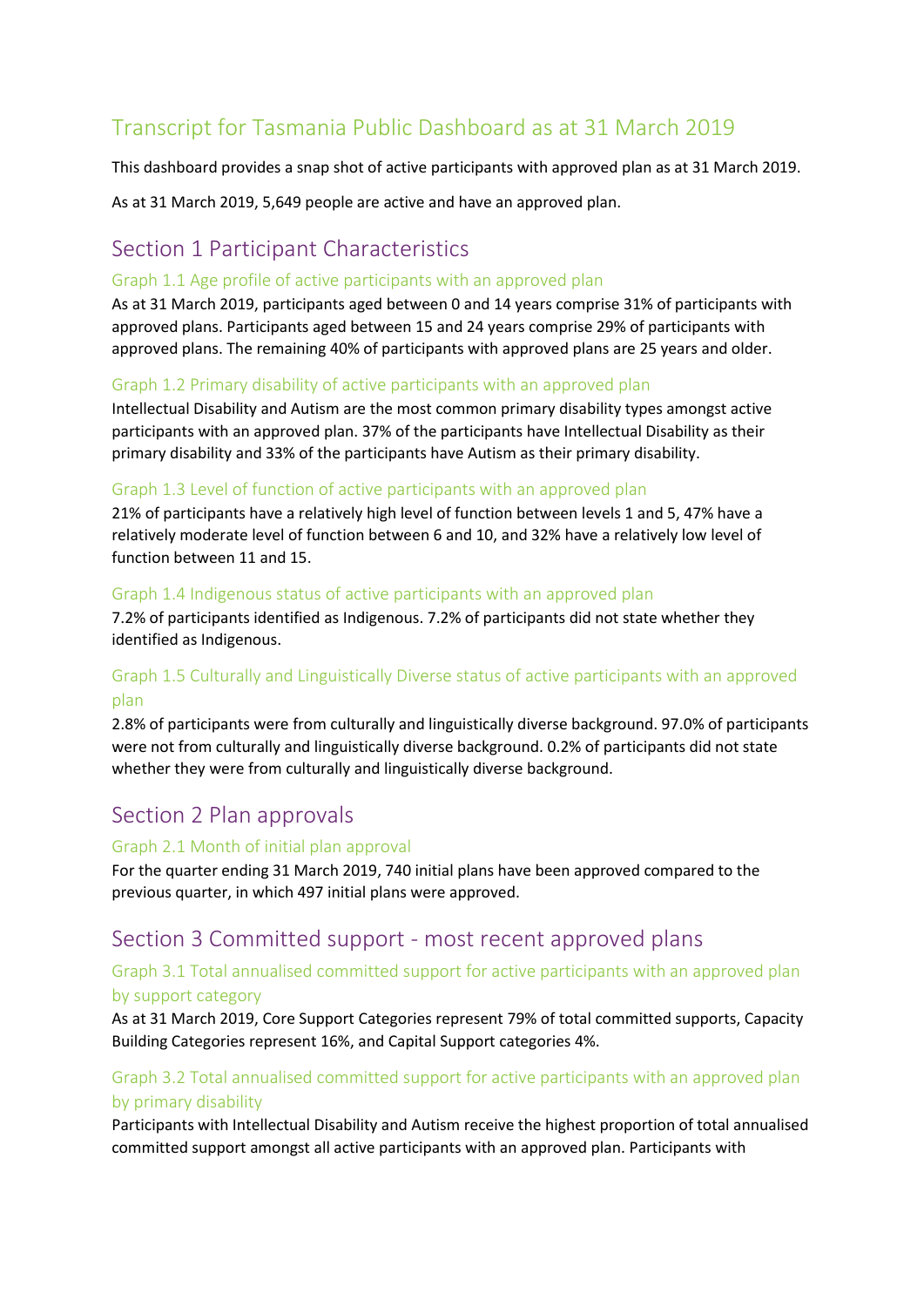Intellectual Disability receive 44% of the total committed supports, while participants with Autism received 21% of the total committed supports.

### Graph 3.3 Total annualised committed support for active participants with an approved plan by age group

The 0 to 14, 15 to 24, and 25+ age groups represent 10%, 22% and 69% respectively of total committed supports.

## Graph 3.4 Total annualised committed support for active participants with a function score and an approved plan by level of function

Participants with level of function between 11 and 15 have relatively lower function or a higher level of disability, and they receive 58% of total committed supports. Participants with level of function between 6 and 10 have a relatively moderate level of function or disability, and they receive 35%. Participants with a level of function between 1 and 5 have relatively high level of function or a low level of disability, and they receive 7% of total committed supports.

# Section 4. Annualised committed support - most recent approved plans

### Graph 4.1 Distribution of active participants with an approved plan by annualised committed support band

As at 31 March 2019, 15% of active participants with approved plans have annualised committed supports in the range \$50,001-\$100,000, 15% in the range \$30,001-\$50,000, and 11% in the range \$10,001-\$15,000.

## Graph 4.2 Average annualised committed support for active participants with an approved plan by primary disability

Participants with a primary disability of Acquired Brain Injury receive the highest amount of average annualised committed support, and participants with a primary disability of Cerebral Palsy receive the second highest amount of average annualised committed support.

## Graph 4.3 Average annualised committed support for active participants with an approved plan by age group

Participants in the 55 to 64 years age group receive the highest amount of average annualised committed support, and the 65 plus years age group receive the second highest amount of average annualised committed support.

## Graph 4.4 Average annualised committed support for active participants with a function score and an approved plan by level of function

The average annualised committed support for participants with relatively high functional capacity (corresponding to a level of function between 1 and 5) is \$25,195, whereas the average annualised committed support for participants with relatively low functional capacity (corresponding to a level of function between 11 and 15) is \$141,946.

## Section 5. Providers

#### Graph 5.1 Registered providers by entity type

As at 31 March 2019, there are 1,459 registered providers, 391 are Sole Traders and 1,068 are Organisations.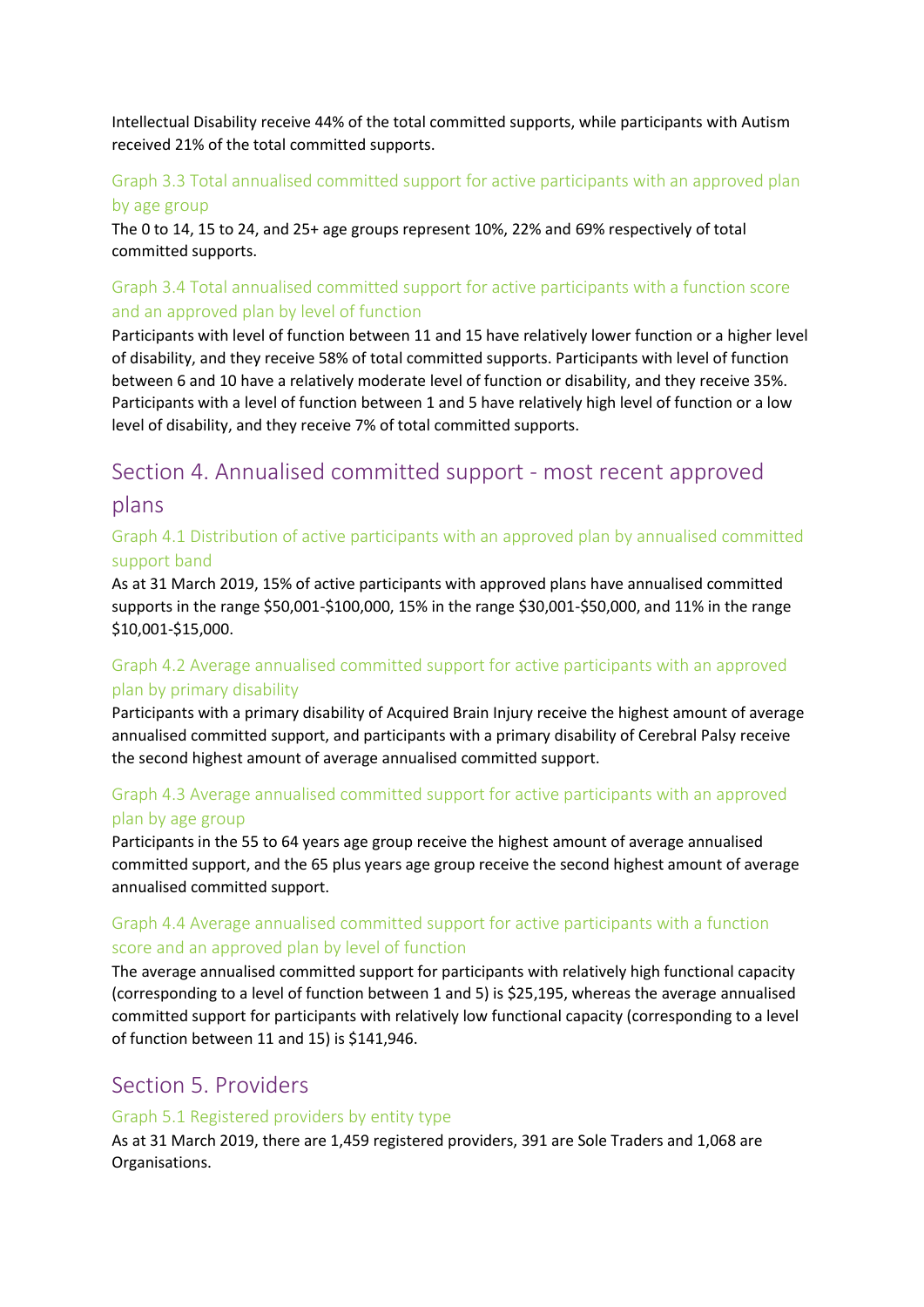#### Table 5.2 Registered providers by registration group

The most common registration groups are Assist Prod-Pers Care/Safety (451 providers registered), followed by Therapeutic Supports (328 providers registered) and Personal Mobility Equipment (303 providers registered).

# Section 6. Participants and carers outcomes and support packages by participant age group

Participants and carers outcome indicators reported are from baseline outcomes data collected on participants when they receive their initial plan. Outcomes data was collected using the Short Form Outcomes Framework (SFOF) questionnaires. Participants with an initial plan approved during the period between 1 July 2016 and 31 March 2019 are included.

## Participant age group: birth to before starting school Description of key participant outcome domains:

Outcome statements for children aged 0-6 years (or school entry):

1. Children gain functional, developmental and coping skills that are appropriate to their ability and circumstances / specialist services

- 2. Children show evidence of self-determination in their everyday lives
- 3. Children participate meaningfully in family life
- 4. Children participate meaningfully in community life

## Graph 6.1 Selected participant outcome indicators from participants aged between birth and before starting school

For participants age 0 to before starting school: 70% of parents or carers have concerns in 6 or more areas; 70% say their child is able to tell them what he or she wants; 61% of children can make friends outside family; 48% of children participate in age appropriate community, cultural or religious activities; and 64% of children are welcomed or actively included.

#### Description of key carer outcome domains:

Outcome statements for families / carers of children with disability aged 0-6 years:

- 1. Families know their rights and advocate effectively for their children
- 2. Families feel supported
- 3. Families are able to gain access to desired services, programs, and activities in their community
- 4. Families help their children develop and learn
- 5. Families enjoy health and wellbeing

#### Graph 6.3 Selected carer outcome indicators from participants aged 0 to 14 years

For carers of participants starting school to 14: 41% receive Carer Payment; 65% receive Carer Allowance; 41% work in a paid job; 42% say they (and their partner) are able to work as much as they want; 78% are able to advocate for their child; 41% have friends and family they see as often as they like; 88% feel confident in supporting their child's development; and 69% rate their health as good, very good or excellent.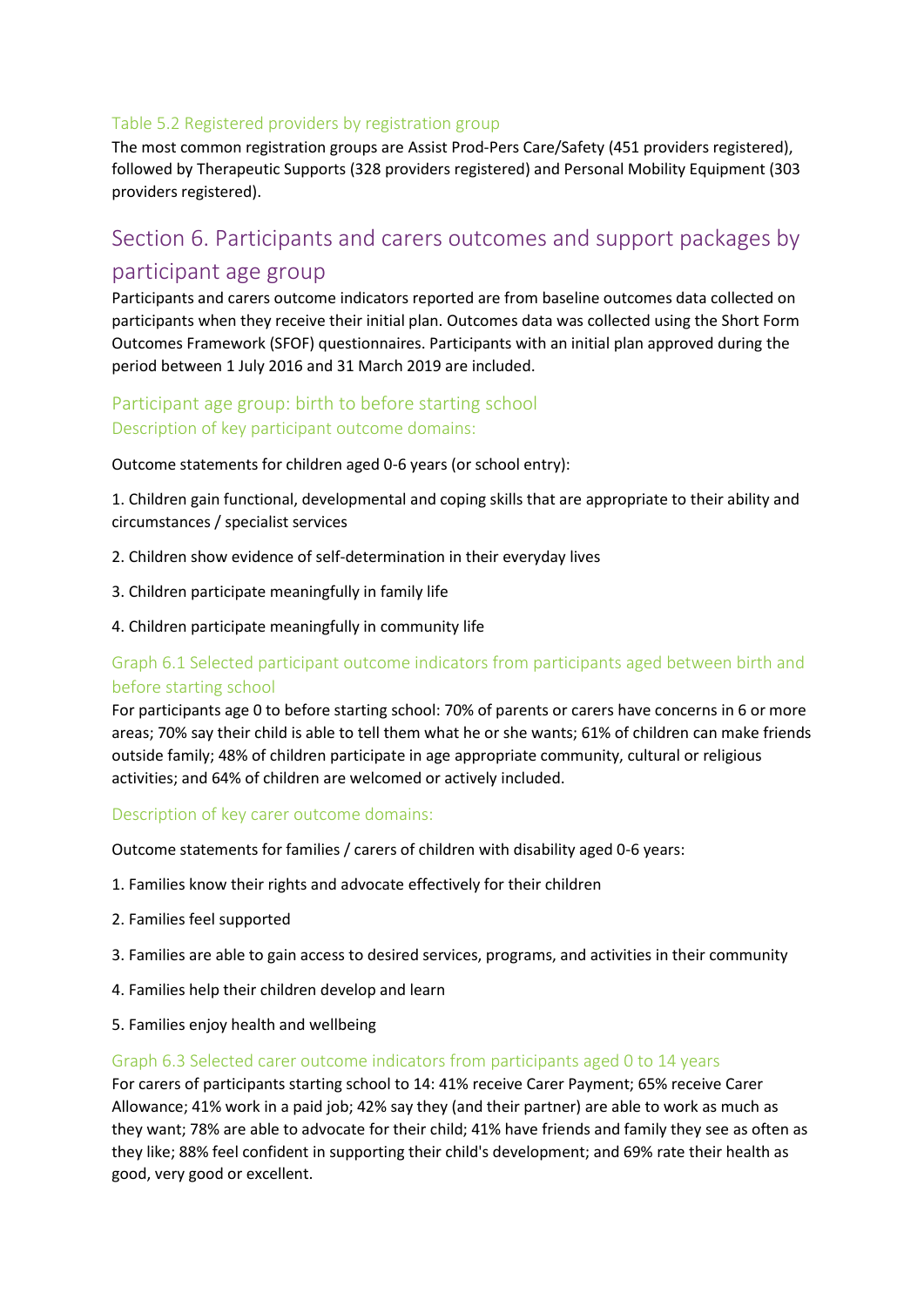## Graph 6.5 Distribution of active participants with an approved plan by level of function for age 0 - 6 years

For the 0 to 6 years age group, 41% of participants have a relatively high level of function or low level of disability and 26% have a relatively low level of function or high level of disability.

### Graph 6.6 Distribution of active participants with an approved plan by primary disability for aged 0 - 6 years

47% of participants have Autism in the 0 to 6 years age group, while 19% have Developmental delay and 15% have Global developmental delay.

## Graph 6.7 Distribution of active participants with an approved plan by annualised committed support band for ages 0 - 6 years

The largest proportion of participants in the 0 to 6 years age group have annualised supports in the \$10,001-\$15,000 range (29% of participants in the age group), followed by \$15,001-\$20,000 (22% of participants in the age group) and \$5,001-\$10,000 (16% of participants in the age group).

#### Graph 6.8 Total annualised committed support for active participants with an approved plan by support category for aged 0 - 6 years

Capacity Building - Daily Activities is the support category receiving the most committed supports (69% of the total annualised committed support for the age group), followed by Core - Daily Activities (12%) and Capital - Assistive Technology (9%).

### Participant age group: starting school to age 14 Description of key participant outcome domains:

Outcome statements for children aged 7 (or school entry) to 14 years:

1. Children gain functional, developmental and coping skills that are appropriate to their ability and circumstances / specialist services

- 2. Children show evidence of self-determination in their everyday lives
- 3. Children participate meaningfully in family life
- 4. Children participate meaningfully in community life

#### Graph 6.9 Selected participant outcome indicators from participants between starting school and aged 14

For the 7 to 14 years age group: 35% of children are developing functional, learning and coping skills appropriate to their ability and circumstances; 44% are becoming more independent; 12% spend free time with friends without an adult present; 72% have a genuine say in decisions about themselves; 80% attend school in a mainstream class; 67% make friends with people outside the family; 29% spend time after school and on weekends with friends or in mainstream programs; and 81% are welcomed or actively included.

Description of key carer outcome domains:

Outcome statements for families / carers of children with disability aged 7 to 14 years:

- 1. Families know their rights and advocate effectively for their children
- 2. Families feel supported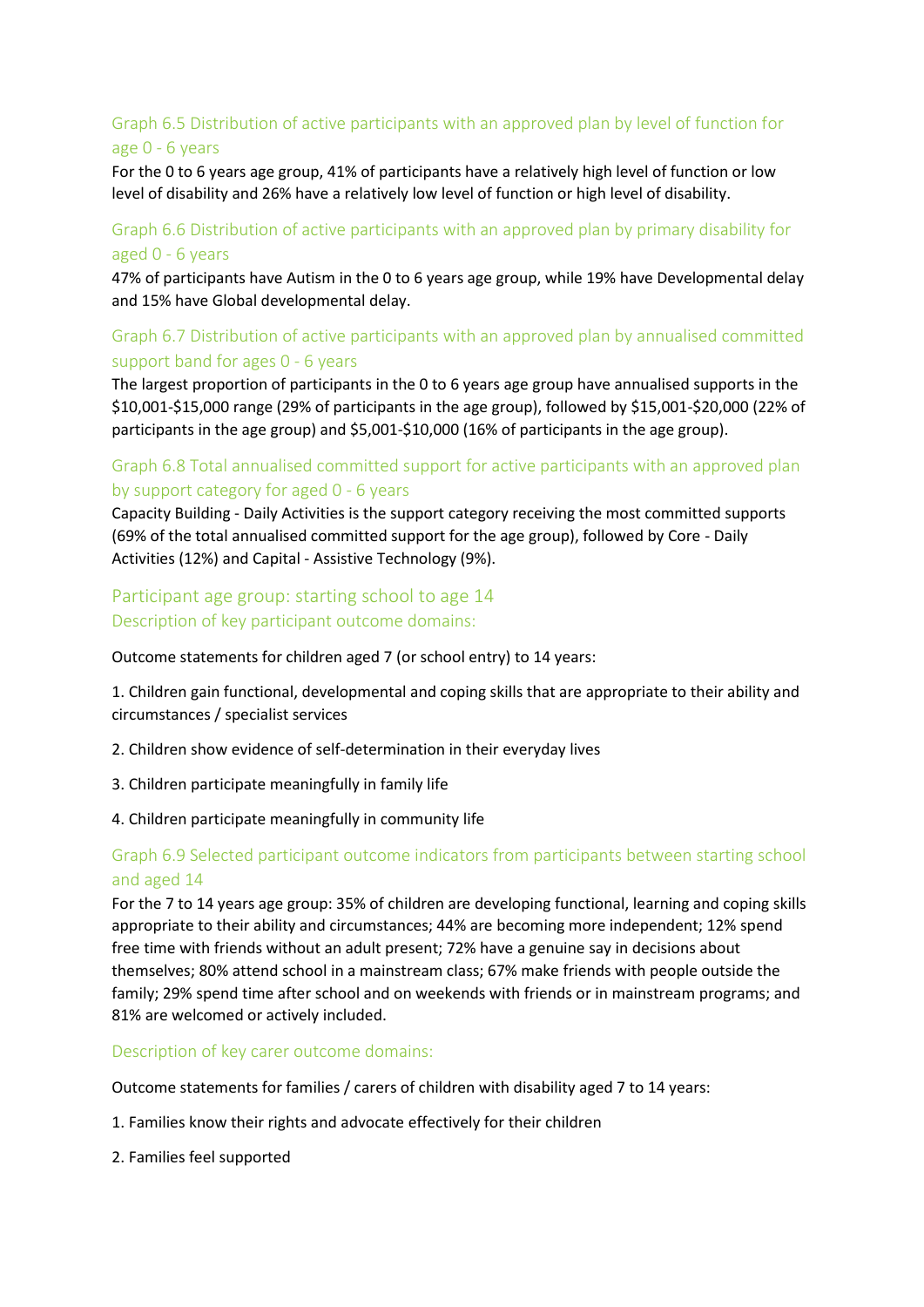- 3. Families are able to gain access to desired services, programs, and activities in their community
- 4. Families help their children develop and learn
- 5. Families enjoy health and wellbeing

#### Graph 6.11 Selected carer outcome indicators from participants aged 0 to 14 years

41% receive Carer Payment; 65% receive Carer Allowance; 41% work in a paid job; 42% say they (and their partner) are able to work as much as they want; 78% are able to advocate for their child; 41% have friends and family they see as often as they like; 88% feel confident in supporting their child's development; and 69% rate their health as good, very good or excellent.

#### Graph 6.13 Distribution of active participants with an approved plan by level of function for age 7 to 14 years

For the 7 to 14 years age group, 27% of participants have a relatively high level of function or low level of disability and 28% have a relatively low level of function or high level of disability.

### Graph 6.14 Distribution of active participants with an approved plan by primary disability for age 7 to 14 years

60% of participants have Autism in the 7 to 14 years age group, while 25% have Intellectual Disability and 5% have Cerebral Palsy.

#### Graph 6.15 Distribution of active participants with an approved plan by annualised committed support band for age 7 to 14 years

The largest proportion of participants in the 7 to 14 years age group have annualised supports in the \$5,001-\$10,000 range (24% of the participants in the age group), followed by \$10,001-\$15,000 (22%) and \$15,001-\$20,000 (13%).

## Graph 6.16 Total annualised committed support for active participants with an approved plan by support category for age 7 to 14 years

Capacity Building - Daily Activities is the support category receiving the most committed supports (33% of the total annualised committed support for the age group), followed by Core - Daily Activities (32%) and Core - Social and Civic (14%).

## Participant age group: age 15 to 24 Description of key participant outcome domains:

The adult framework consists of 8 participant domains:

- 1. Choice and control
- 2. Daily living activities
- 3. Relationships
- 4. Home
- 5. Health and wellbeing
- 6. Lifelong learning
- 7. Work
- 8. Social, community and civic participation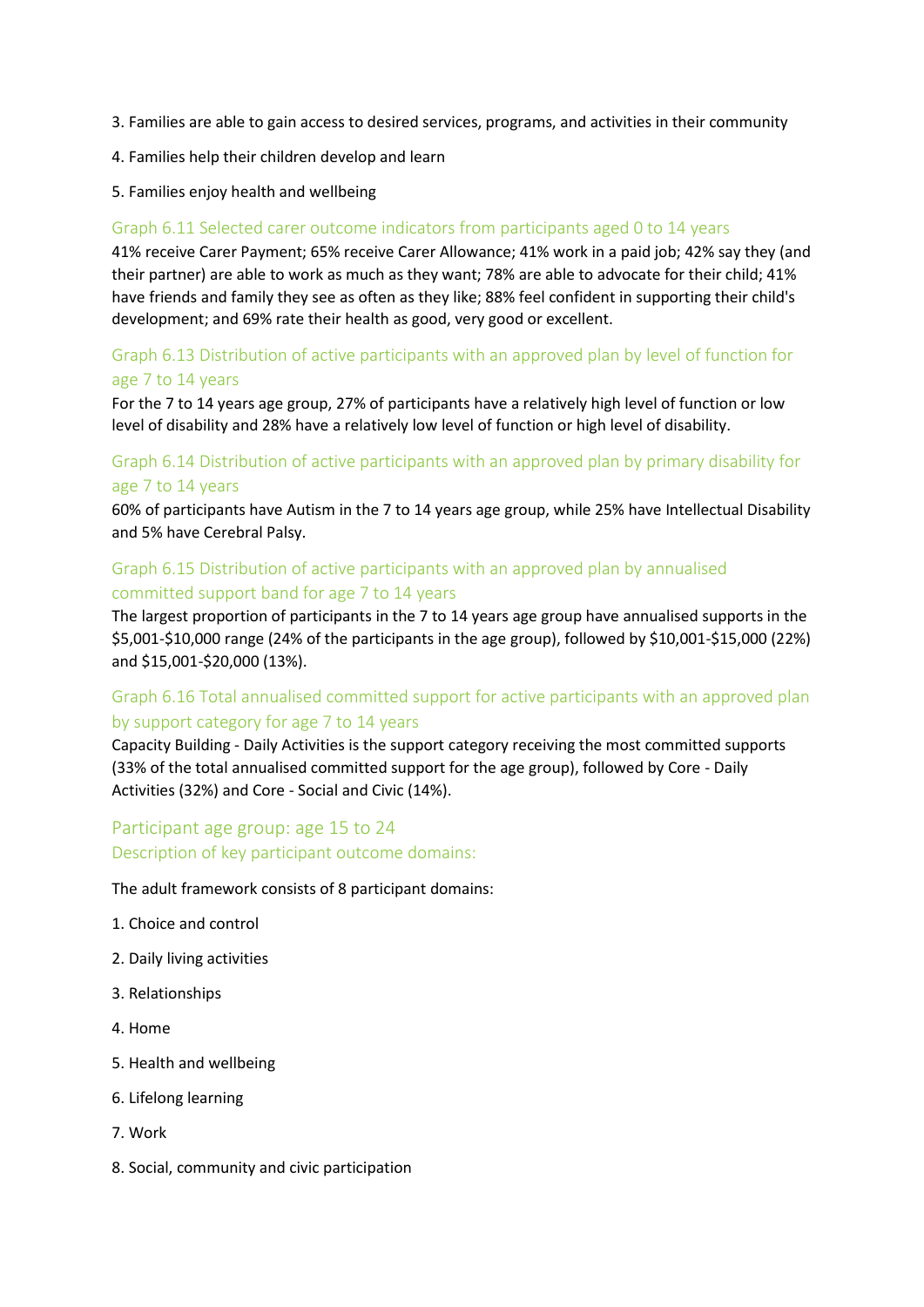#### Graph 6.17 Selected outcome indicators from participants aged 15 to 24

For the 15 to 24 years age group: 44% are happy with the level of independence/control they have now; 55% choose what they do each day; 19% were given the opportunity to participate in a selfadvocacy group meeting; 80% want more choice and control in their life; 32% have no friends other than family or paid staff; 77% are happy with their home; 84% feel safe or very safe in their home; 72% rate their health as good, very good or excellent; 75% did not have any difficulties accessing health services; 67% currently attend or previously attended school in a mainstream class; 8% have a paid job; 10% volunteer; and 21% were actively involved in a community, cultural or religious group in the last year.

#### Description of key carer outcome domains:

Outcome statements for families / carers of participants aged 15 to 24 years:

- 1. Families know their rights and advocate effectively for their young person with disability
- 2. Families have the support they need to care
- 3. Families are able to gain access to desired services, programs, and activities in their community
- 4. Families help their young person become independent
- 5. Families enjoy health and wellbeing

#### Graph 6.19 Selected outcome indicators from carers of participants aged 15 to 24

32% receive Carer Payment; 42% receive Carer Allowance; 41% work in a paid job; 43% are able to work as much as they want; 75% are able to advocate for their family member; 48% have friends and family they see as often as they like; 43% know what their family can do to enable their family member with disability to become as independent as possible; and 63% rate their health as good, very good or excellent.

#### Graph 6.21 Distribution of active participants with an approved plan by level of function for age 15 to 24 years

For the 15 to 24 years age group, 24% of participants have a relatively high level of function or low level of disability and 23% have a relatively low level of function or high level of disability.

#### Graph 6.22 Distribution of active participants with an approved plan by primary disability for age 15 to 24 years

44% of participants have Intellectual Disability in the 15 to 24 years age group, while 40% have Autism and 4% have Cerebral Palsy.

#### Graph 6.23 Distribution of active participants with an approved plan by annualised committed support band for age 15 to 24 years

The largest proportion of participants in the 15 to 24 years age group have annualised supports in the \$30,001-\$50,000 range (18% of the participants in the age group), followed by \$50,001-\$100,000 (16%) and \$15,001-\$20,000 (11%).

#### Graph 6.24 Total annualised committed support for active participants with an approved plan by support category for age 15 to 24 years

Core - Daily Activities is the support category receiving the most committed supports (45%), followed by Core - Social and Civic (26%) and Capacity Building - Daily Activities (10%).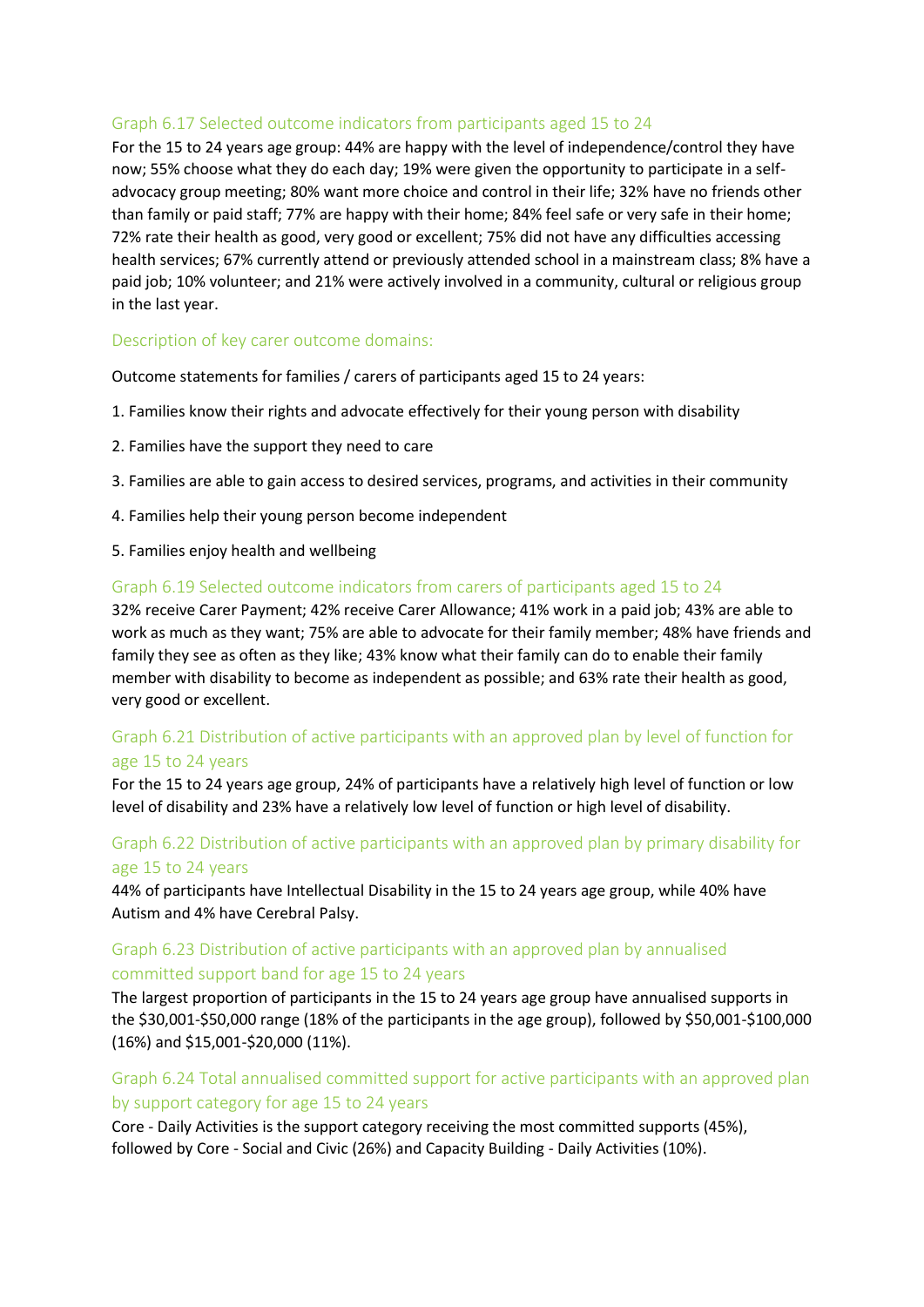## Participant age group: age 25 and plus Description of key participant outcome domains:

The adult framework consists of 8 participant domains:

- 1. Choice and control
- 2. Daily activities
- 3. Relationships
- 4. Home
- 5. Health and wellbeing
- 6. Lifelong learning
- 7. Work
- 8. Social, community and civic participation

#### Graph 6.25 Selected outcomes indicators from participants aged 25 and plus

For the 25 years and older age group: 61% choose what they do each day; 41% were given the opportunity to participate in a self-advocacy group meeting; 78% want more choice and control in their life; 26% have no friends other than family or paid staff; 79% are happy with their home; 82% feel safe or very safe in their home; 52% rate their health as good, very good or excellent; 73% did not have any difficulties accessing health services; 9% participate in education, training or skill development; of those receiving education, training or skill development, 57% receive it in mainstream settings; 24% were unable to do a course or training they wanted to do in the last 12 months; 22% have a paid job; 11% volunteer; and 33% were actively involved in a community, cultural or religious group in the last year.

#### Description of key carer outcome domains:

The adult framework consists of 5 family / carer domains:

- 1. Families know their rights and advocate effectively for their family member with disability
- 2. Families have the support they need to care
- 3. Families are able to gain access to desired services, programs, and activities in their community
- 4. Families have succession plans
- 5. Families enjoy health and wellbeing

#### Graph 6.27 Selected outcome indicators from carers of participants aged 25 and plus

29% receive Carer Payment; 41% receive Carer Allowance; 29% work in a paid job; 66% are able to work as much as they want; 67% are able to advocate for their family member; 52% have friends and family they see as often as they like; 53% have made plans for when they are no longer able to care for their family member with disability; and 64% rate their health as good, very good or excellent.

#### Graph 6.29 Distribution of active participants with an approved plan by level of function for age 25+ years

For the 25 years and older age group, 13% of participants have a relatively high level of function or low level of disability and 41% have a relatively low level of function or high level of disability.